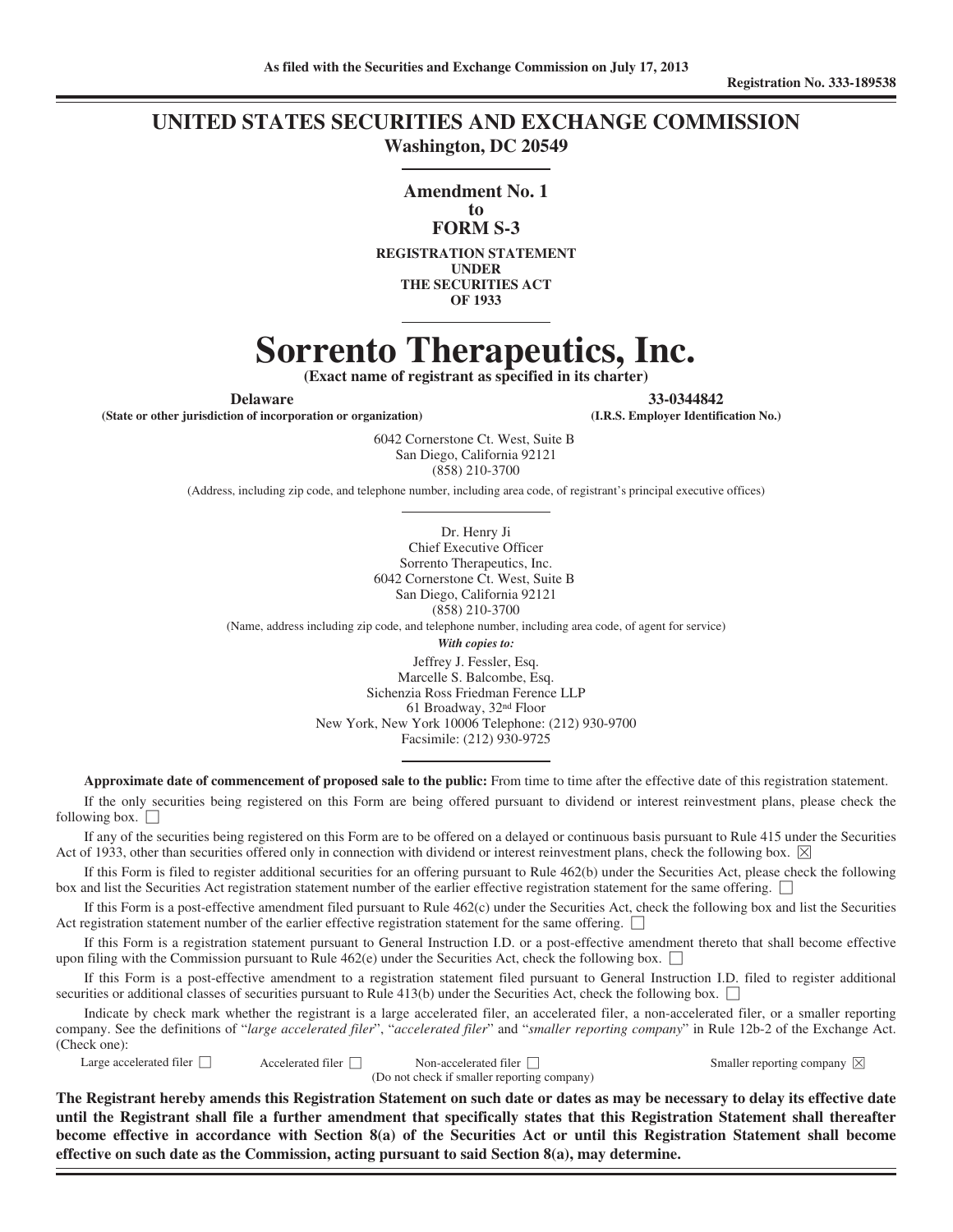### **EXPLANATORY NOTE**

This Amendment No. 1 to the Registration Statement on Form S-3 (File No. 333-189538) of Sorrento Therapeutics, Inc. is being filed solely to file the Opinion of Sichenzia Ross Friedman Ference LLP as to the legality of the securities being registered as Exhibit 5.1 to the Registration Statement. Accordingly this Amendment No. 1 consists solely of the facing page, this explanatory note, Item 16 of Part II of the Registration Statement, Exhibit 5.1, and the signature page. The Amendment No. 1 does not modify any provision of the Registration Statement except as specifically noted herein.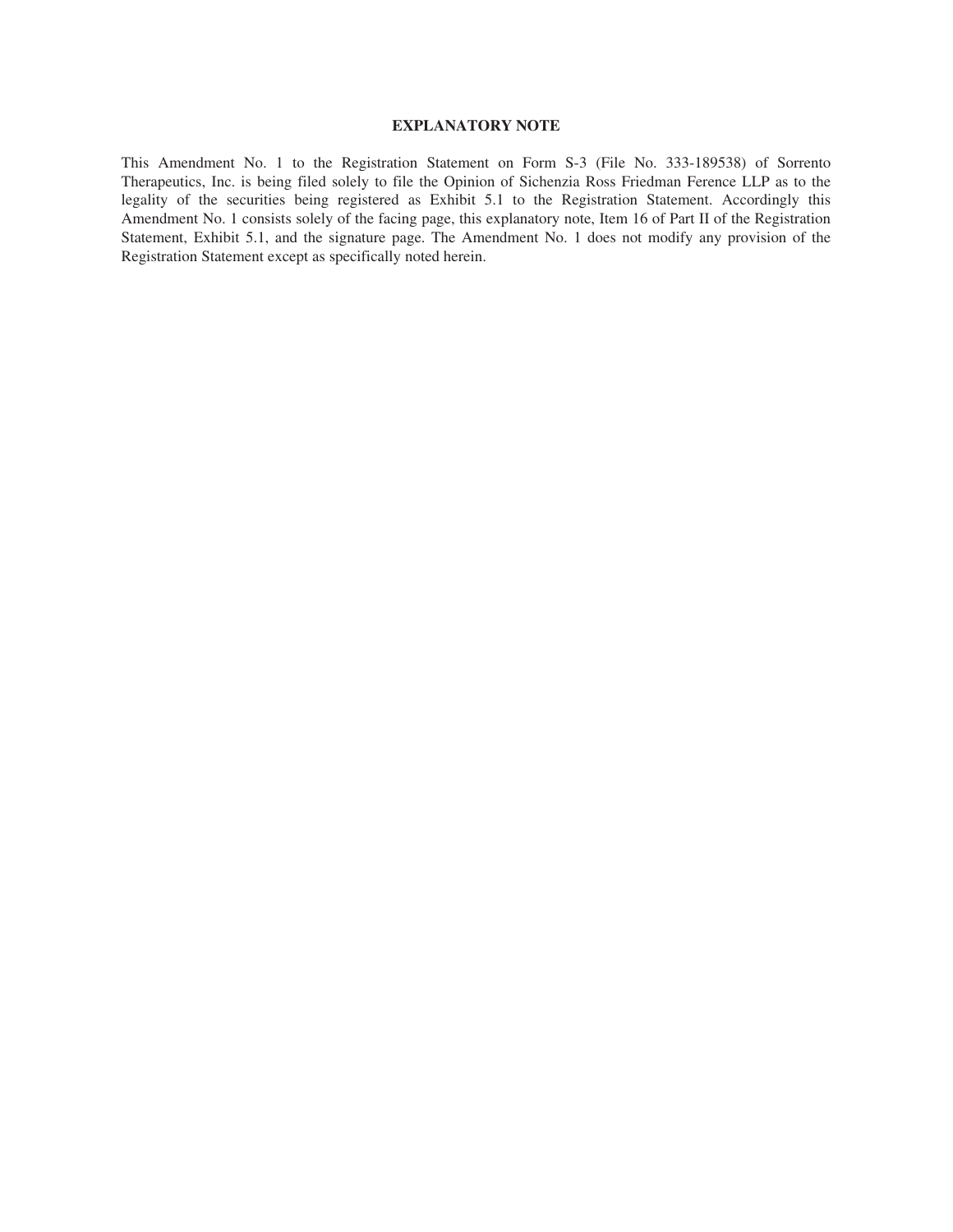### **PART II INFORMATION NOT REQUIRED IN PROSPECTUS**

### **Item 16. Exhibits.**

a) Exhibits.

## **Exhibit**

### **Description of Document**

- 1.1\* Form of Underwriting Agreement
- 3.1 Certificate of Incorporation (incorporated by reference to Exhibit 3.1 to the Registrant's Current Report on Form 8-K filed with the SEC on October 23, 2009)
- 3.2\*\* Restated Certificate of Incorporation
- 3.3 Bylaws (incorporated by reference to Exhibit 3.2 to the Registrant's Current Report on Form 8-K filed with the SEC on October 23, 2009)
- 4.1 Specimen Common Stock Certificate (incorporated by reference to Exhibit 4.1 to the Registrant's Current Report on Form 8-K filed with the SEC on October 23, 2009).
- 4.2\* Specimen Preferred Stock Certificate and Form of Certificate of Designation of Preferred Stock
- 4.3\* Form of Warrant Agreement (including Warrant Certificate)
- 4.4\* Form of Unit Agreement (including Unit Certificate)
- 5.1 Opinion of Sichenzia Ross Friedman Ference LLP
- 23.1 Consent of Sichenzia Ross Friedman Ference LLP (included in Exhibit 5.1).
- 23.2\*\* Consent of Mayer Hoffman McCann P.C.
- 24.1\*\* Power of Attorney (included on signature pages to the registration statement)

\*\* Previously filed.

To the extent applicable, to be filed by an amendment or as an exhibit to a document filed under the Securities Exchange Act of 1934, as amended, and incorporated by reference herein.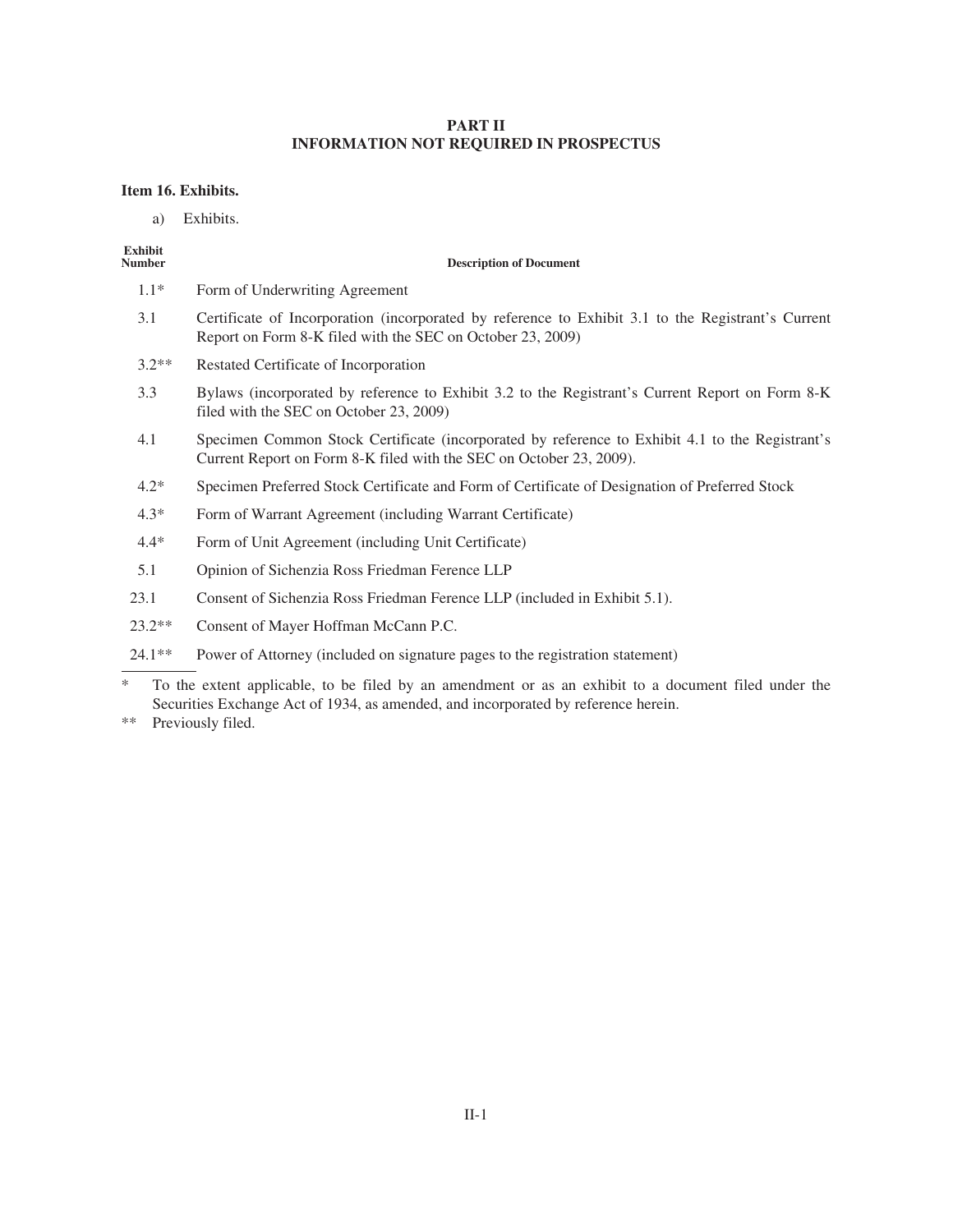### **SIGNATURES**

Pursuant to the requirements of the Securities Act of 1933, as amended, the Registrant certifies that it has reasonable grounds to believe that it meets all of the requirements for filing on Form S-3 and has duly caused this Form S-3 to be signed on its behalf by the undersigned, thereunto duly authorized, in New York, New York, on the 17th day of July 2013.

### **SORRENTO THERAPEUTICS INC.**

|                                 | By: /s/ Henry Ji<br>Henry Ji<br>Director, Chief Executive Officer and President   |               |  |
|---------------------------------|-----------------------------------------------------------------------------------|---------------|--|
| Signature                       |                                                                                   |               |  |
|                                 | <b>Title</b>                                                                      | Date          |  |
| /s/ HENRY JI<br>Henry Ji        | Director, Chief Executive Officer and President<br>(Principal Executive Officer)  | July 17, 2013 |  |
| ∗<br>Richard G. Vincent         | Director, Chief Financial Officer<br>(Principal Financial and Accounting Officer) | July 17, 2013 |  |
| ∗<br>David Webb                 | Director                                                                          | July 17, 2013 |  |
| ∗<br><b>Ernst-Gunter Afting</b> | Director                                                                          | July 17, 2013 |  |
| ∗<br>Cam Gallagher              | Director                                                                          | July 17, 2013 |  |
| ∗<br>Kim D. Janda               | Director                                                                          | July 17, 2013 |  |
| ∗<br>M. Scott Salka             | Director                                                                          | July 17, 2013 |  |
| *By: /s/ Henry Ji<br>Henry Ji   |                                                                                   |               |  |

Attorney-in-Fact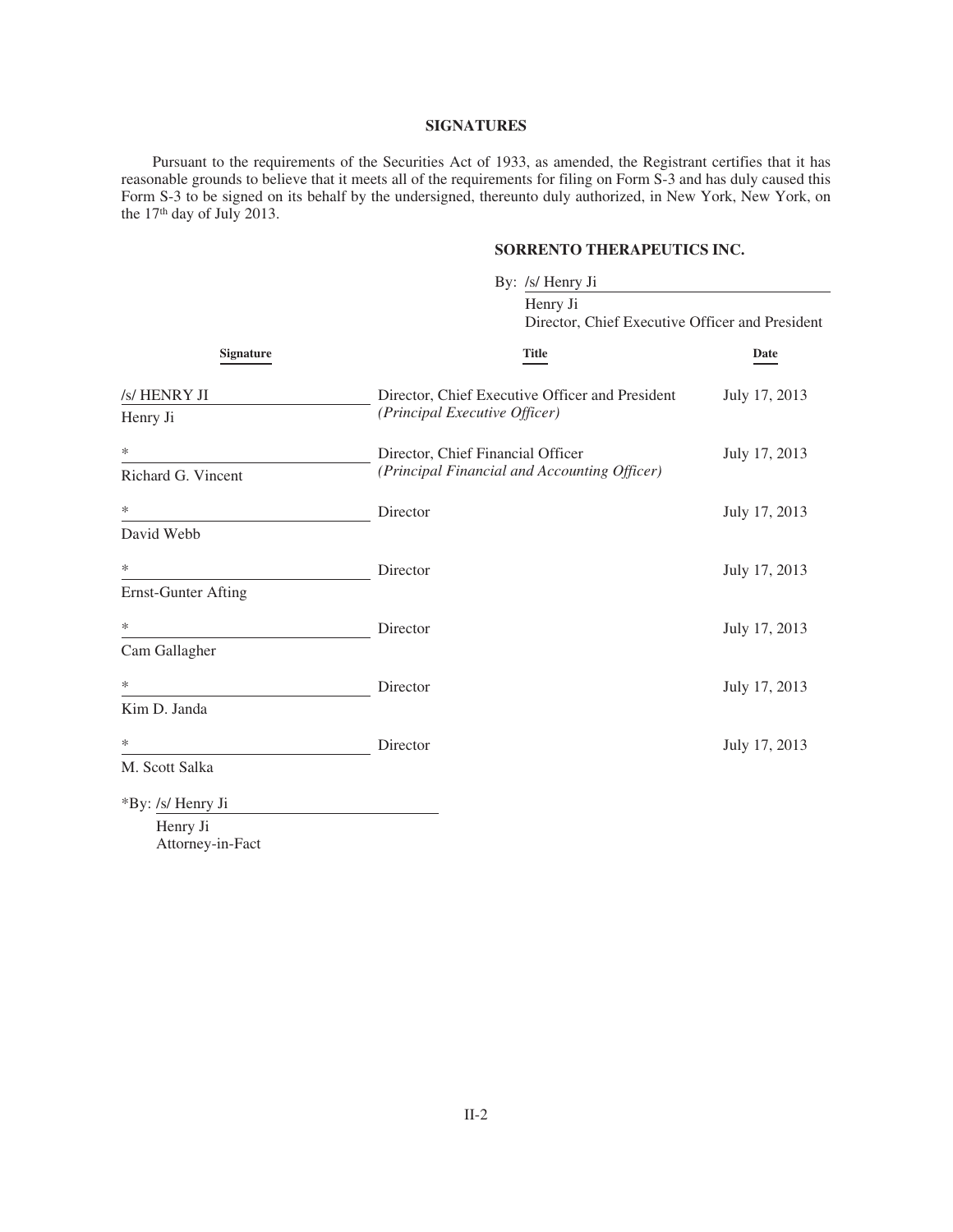### **SICHENZIA ROSS FRIEDMAN FERENCE LLP**

61 Broadway, 32nd Floor New York, NY 10006 Telephone: (212) 930-9700 Facsimile: (212) 930-9725

July 17, 2013

Sorrento Therapeutics Inc. 6042 Cornerstone Ct. West, Suite B San Diego, California 92121

Re: Sorrento Therapeutics, Inc.'s Registration Statement on Form S-3

Ladies and Gentlemen:

We have acted as special counsel to Sorrento Therapeutics Inc., a Delaware corporation (the "Company"), in connection with the preparation and filing of the Registration Statement on Form S-3 (the "Registration Statement"), filed by the Company with the Securities and Exchange Commission (the "Commission") pursuant to the Securities Act of 1933, as amended (the "Securities Act") relating to an aggregate initial offering price not to exceed \$100,000,000 of one or more of the following securities which may be issued by the Company, from time to time, under the Registration Statement: (i) shares of the Company's common stock, \$0.0001 par value per share (the "Common Stock"), which may include shares of Common Stock issuable upon the conversion or exercise of the other Securities included in the Registration Statement, (ii) shares of the Company's preferred stock, \$0.0001 par value per share (the "Preferred Stock"), which may include shares of Preferred Stock issuable upon the exercise of the Warrants (as defined herein) included in the Registration Statement, (iii) warrants (the "Warrants") to purchase Common Stock or Preferred Stock, which may be issued pursuant to a warrant agreement (the "Warrant Agreement") between the Company and a designated warrant agent (the "Warrant Agent") and (iv) units (the "Units") comprised of any combination of the foregoing Securities, which may be issued pursuant to a unit agreement (the "Unit Agreement") between the Company and a designated unit agent (the "Unit Agent"). The Common Stock, Preferred Stock, Warrants and Units are collectively referred to herein as the "Securities" and each, a "Security."

This opinion is being delivered in accordance with the requirements of Item  $601(b)(5)$  of Regulation S-K under the Act and no opinion is expressed herein pertaining to the Registration Statement, any prospectus contained therein or any prospectus supplement hereafter filed, other than with respect to the enforceability of the Applicable Agreements (defined below) and the legally-issued nature of the Securities.

We have reviewed such records, documents, agreements and certificates, and examined such questions of law, as we have considered necessary or appropriate to express the opinions set forth below. In making our examination of records, documents, agreements and certificates, we have assumed the authenticity of the same, the correctness of the information contained therein, the genuineness of all signatures, the authority of all persons entering and maintaining records or executing documents, agreements and certificates, and the conformity to authentic originals of all items submitted to us as copies (whether certified, conformed, photostatic or by other electronic means) of records, documents, agreements or certificates. In rendering our opinions, we have relied as to factual matters upon certificates of public officials and certificates and representations of officers of the Company.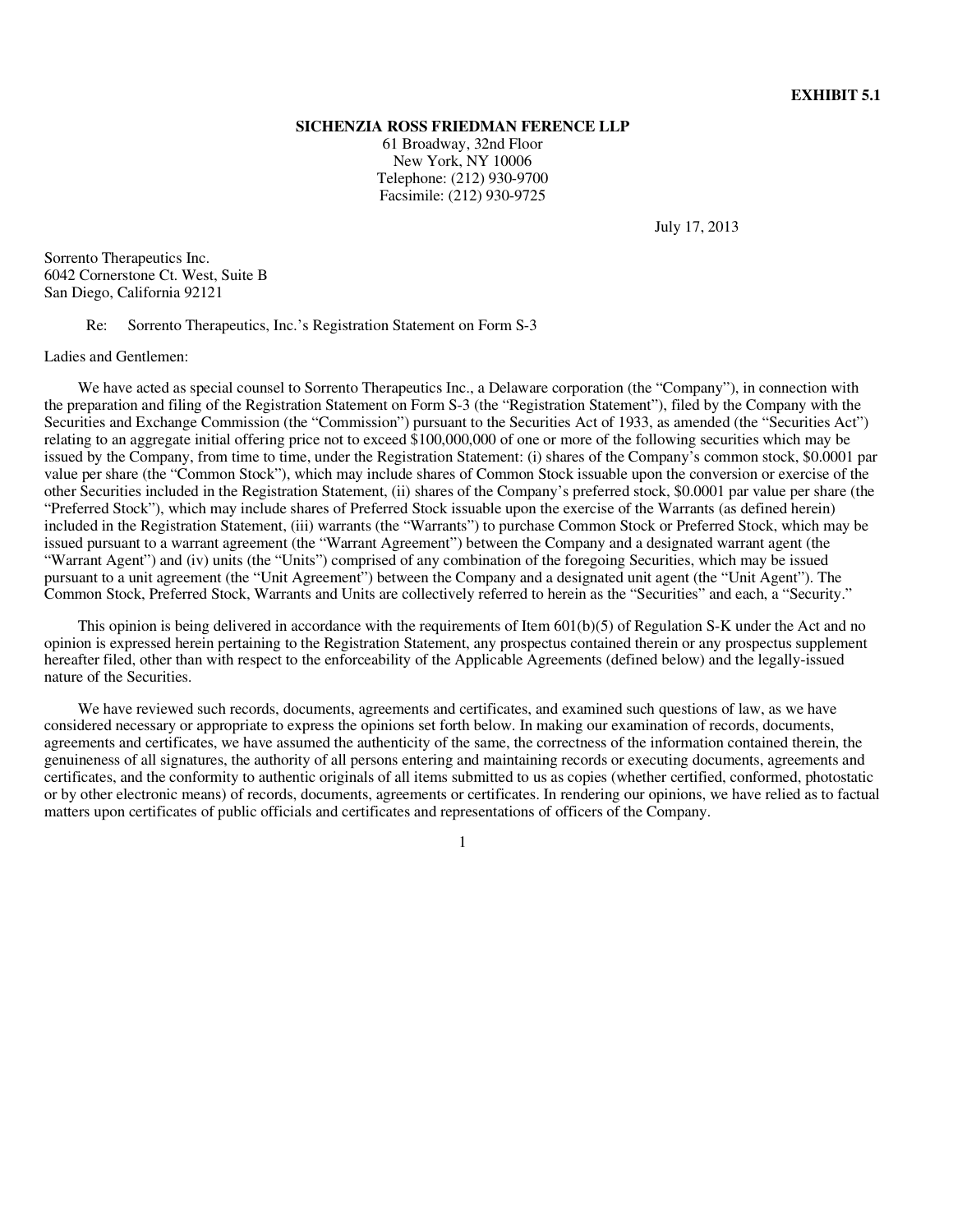Based upon and subject to the foregoing and to the other assumptions, qualifications, limitations and exceptions set forth herein, we are of the opinion that:

1. With respect to any offering of Common Stock by the Company pursuant to the Registration Statement (the "Offered Common Stock"), the shares of Offered Common Stock (including any Offered Common Stock duly issued upon conversion or exchange of other securities) will be duly authorized, validly issued, fully paid and non-assessable.

2. With respect to any offering of Preferred Stock by the Company pursuant to the Registration Statement (the "Offered Preferred Stock"), when a certificate of designation with respect to the Offered Preferred Stock has been filed with and accepted for filing by the Delaware Secretary of State, the shares of Offered Preferred Stock, (including any Offered Preferred Stock duly issued upon conversion or exchange of other securities) will be duly authorized, validly issued, fully paid and non-assessable.

3. With respect to any offering of Warrants by the Company pursuant to the Registration Statement (the "Offered Warrants"), when the Warrant Agreement, in the form to be filed as an exhibit to a post-effective amendment to the Registration Statement or incorporated by reference therein, relating to such Warrants has been duly authorized, executed and delivered by each of the Warrant Agent and the Company, the Offered Warrants will constitute valid and binding obligations of the Company, enforceable against the Company in accordance with their terms.

4. With respect to any offering of Units by the Company pursuant to the Registration Statement (the "Offered Units"), when (a) the Unit Agreement, in the form to be filed as an exhibit to a post-effective amendment to the Registration Statement or incorporated by reference therein, relating to such Units has been duly authorized, executed and delivered by each of the Unit Agent and the Company and (b) when the Warrant Agreement, in the form to be filed as an exhibit to a post-effective amendment to the Registration Statement, which is a components of such Offered Units, has been duly authorized, executed and delivered by each of the Warrant Agent and the Company, such Units will be validly issued and will entitle the holder thereof to the rights specified in the Unit Agreement, if any.

The opinions set forth herein are subject to the following assumptions, qualifications, limitations and exceptions being true and correct at or before the time of the delivery of any Securities offered pursuant to the Registration Statement (the "Offered Securities"):

(i) the Board of Directors, including any appropriate committee appointed thereby, and appropriate officers of the Company shall have duly established the terms of the Offered Securities;

(ii) the Board of Directors, including any appropriate committee appointed thereby, and appropriate officers of the Company shall have duly authorized, and taken any other necessary corporate action to approve the creation, issuance and sale of, the Offered Securities and related matters (including without limitation with respect to Offered Preferred Shares, the creation, execution, acknowledgment and filing of a certificate of designation stating the number, designation, relative rights, preferences and limitations of any such Offered Preferred Shares in accordance with the applicable provisions of the corporate laws of the State of Delaware) and such authorizations and actions have not been rescinded;

(iii) the terms of the issuance and sale of the Offered Securities have been duly established in conformity with the restated certificate of incorporation, the by-laws, and other similar formation documents of the Company (the "Formation Documents") and any other relevant agreement, including, but not limited to, the Warrant Agreement and the Unit Agreement (collectively, the "Applicable Agreements"), so as not to violate any applicable law, the Formation Documents (subject to the further assumption that such Formation Documents have not been amended from the date hereof in a manner that would affect the validity of any of the opinions rendered herein), or result in a default under or breach of any agreement or instrument binding upon the Company and so as to comply with any restriction imposed by any court or governmental body having jurisdiction over the Company;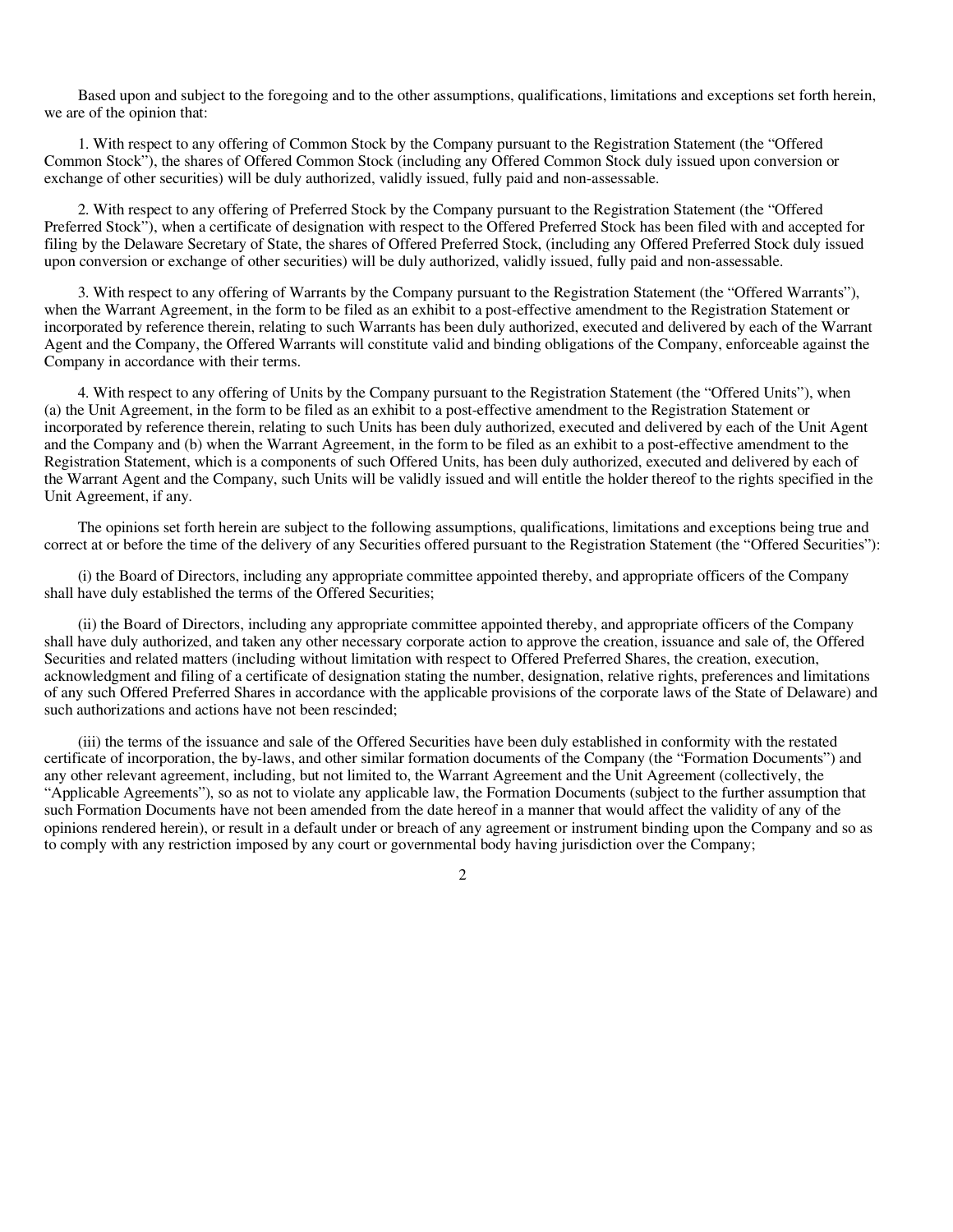(iv) the Offered Securities have been duly authenticated, authorized, executed, countersigned, registered and delivered upon payment of the agreed-upon legal consideration therefor (in an amount per share of Offered Common Stock or Offered Preferred Stock, as appropriate, not less than the par value thereof) and have been duly issued and sold in accordance with any relevant agreement (including, but not limited to, any Applicable Agreements), any underwriting agreement with respect to the Offered Securities or any other duly authorized, executed and delivered, applicable, valid and binding purchase agreement, or as otherwise contemplated by the Registration Statement or any post-effective amendment thereto, and any prospectus supplement(s) relating thereto;

(vi) the Registration Statement, as finally amended (including all necessary post-effective amendments) and any additional registration statement filed under the Securities Act will have been declared effective under the Securities Act and such effectiveness shall not have been terminated or rescinded;

(vii) appropriate prospectus supplement(s) shall have been prepared, delivered and filed in compliance with the Securities Act and the applicable rules and regulations thereunder describing the Offered Securities offered thereby;

(viii) the Offered Securities shall be issued and sold in compliance with all federal and state securities laws and solely in the manner stated in the Registration Statement and the applicable prospectus supplement and there shall not have occurred any change in law affecting the validity of the opinions rendered herein;

(ix) if the Offered Securities will be sold pursuant to a firm commitment underwritten offering, the underwriting agreement with respect to the Offered Securities in the form filed as an exhibit to the Registration Statement or any post-effective amendment thereto, or incorporated by reference therein, has been duly authorized, executed and delivered by the Company and the other parties thereto;

(x) in the case of an Applicable Agreement or other agreement or instrument pursuant to which any Offered Securities are to be issued, there shall be no terms or provisions contained therein which would affect the validity of any of the opinions rendered herein and

(xi) in the case of an Applicable Agreement or other agreement or instrument pursuant to which any Offered Securities are to be issued, we have assumed that the laws of the State of New York will be chosen to govern such agreement or instrument and that such choice is a valid and legal provision.

The foregoing opinions are based upon and expressly limited to the laws of the State of New York and the General Corporation Law of the State of Delaware. We do not purport to be experts on, or to express any opinion with respect to the applicability thereto, or to the effect, of the laws of any other jurisdiction or as to matters of local law or the laws of local governmental departments or agencies within the State of Delaware.

Any opinion set forth herein as to enforceability of obligations of the Company is subject to: (i) bankruptcy, insolvency, reorganization, fraudulent conveyance, moratorium or similar laws affecting the enforcement of creditors' rights generally, and by general principles of equity (regardless of whether enforcement is sought in a proceeding in equity or at law); (ii) provisions of law which may require that a judgment for money damages rendered by a court in the United States be expressed only in United States dollars; and (iii) governmental authority to limit, delay or prohibit the making of payments outside the United States or in foreign currency or composite currency. Rights to indemnification and contribution may also be limited by federal and state securities laws.

We express no opinion as to the validity, legally binding effect or enforceability of any provision in any agreement or instrument that (i) requires or relates to payment of any interest at a rate or in an amount which a court would determine in the circumstances under applicable law to be commercially unreasonable or a penalty or forfeiture or (ii) relates to governing law and submission by the parties to the jurisdiction of one or more particular courts.

We hereby consent to the filing of this opinion as Exhibit 5.1 to the Registration Statement, the Related Registration Statement and to the reference to this firm under the caption "Legal Matters." In giving such consent, we do not thereby admit that we are in the category of persons whose consent is required under Section 7 of the